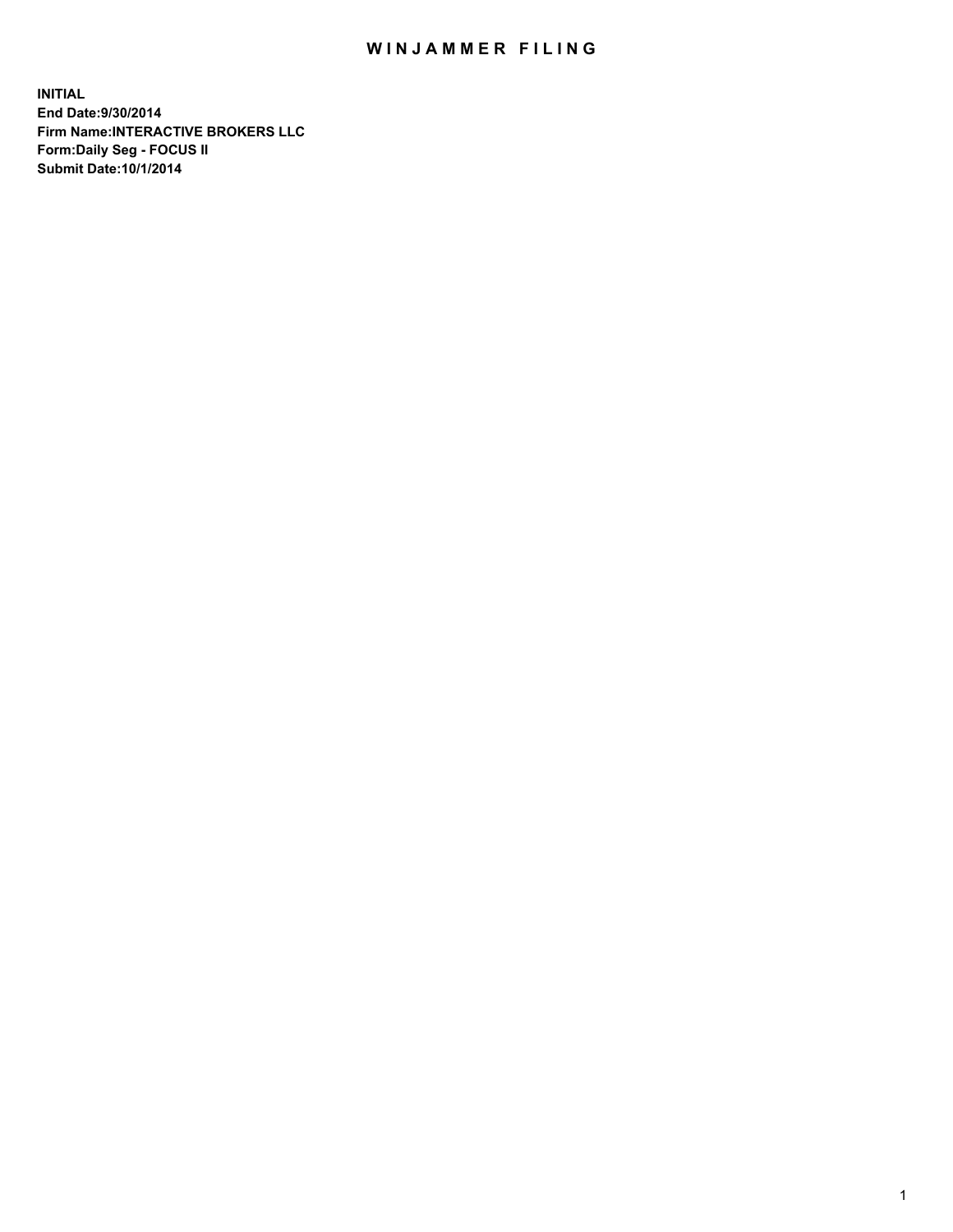## **INITIAL End Date:9/30/2014 Firm Name:INTERACTIVE BROKERS LLC Form:Daily Seg - FOCUS II Submit Date:10/1/2014 Daily Segregation - Cover Page**

| Name of Company                                                                                              | <b>INTERACTIVE BROKERS LLC</b> |
|--------------------------------------------------------------------------------------------------------------|--------------------------------|
| <b>Contact Name</b><br><b>Contact Phone Number</b>                                                           | <b>Michael Ellman</b>          |
|                                                                                                              | 203-422-8926                   |
| <b>Contact Email Address</b>                                                                                 | mellman@interactivebrokers.co  |
|                                                                                                              | $\underline{\mathbf{m}}$       |
| FCM's Customer Segregated Funds Residual Interest Target (choose one):                                       |                                |
| a. Minimum dollar amount: ; or                                                                               | $\overline{\mathbf{0}}$        |
| b. Minimum percentage of customer segregated funds required:% ; or                                           | 0                              |
| c. Dollar amount range between: and; or                                                                      | 155,000,000 245,000,000        |
| d. Percentage range of customer segregated funds required between:% and%.                                    | 00                             |
|                                                                                                              |                                |
| FCM's Customer Secured Amount Funds Residual Interest Target (choose one):<br>a. Minimum dollar amount: ; or |                                |
|                                                                                                              | $\overline{\mathbf{0}}$        |
| b. Minimum percentage of customer secured funds required:% ; or                                              | 0                              |
| c. Dollar amount range between: and; or                                                                      | 80,000,000 120,000,000         |
| d. Percentage range of customer secured funds required between:% and%.                                       | 00                             |
| FCM's Cleared Swaps Customer Collateral Residual Interest Target (choose one):                               |                                |
| a. Minimum dollar amount: ; or                                                                               | $\overline{\mathbf{0}}$        |
| b. Minimum percentage of cleared swaps customer collateral required:% ; or                                   | $\underline{\mathbf{0}}$       |
| c. Dollar amount range between: and; or                                                                      | 0 <sub>0</sub>                 |
| d. Percentage range of cleared swaps customer collateral required between:% and%.                            | 0 <sub>0</sub>                 |
|                                                                                                              |                                |
| Current ANC:on                                                                                               | 2,534,903,223 30-SEP-2014      |
| <b>Broker Dealer Minimum</b>                                                                                 | 369,473,657                    |
| Debit/Deficit - CustomersCurrent AmountGross Amount                                                          |                                |
| Domestic Debit/Deficit                                                                                       | 2,897,436                      |
| Foreign Debit/Deficit                                                                                        | <u>2,191,810 0</u>             |
| Debit/Deficit - Non CustomersCurrent AmountGross Amount                                                      |                                |
| Domestic Debit/Deficit                                                                                       | 0 <sub>0</sub>                 |
| Foreign Debit/Deficit                                                                                        | 0 <sub>0</sub>                 |
| Proprietary Profit/Loss                                                                                      |                                |
| Domestic Profit/Loss                                                                                         | $\overline{\mathbf{0}}$        |
| Foreign Profit/Loss                                                                                          | $\underline{\mathbf{0}}$       |
| Proprietary Open Trade Equity                                                                                |                                |
| Domestic OTE                                                                                                 | <u>0</u>                       |
| Foreign OTE                                                                                                  | <u>0</u>                       |
| <b>SPAN</b>                                                                                                  |                                |
| <b>Customer SPAN Calculation</b>                                                                             | 1,133,878,784                  |
| Non-Customer SPAN Calcualation                                                                               | 18,846,455                     |
| <b>Proprietary Capital Charges</b>                                                                           | <u>0</u>                       |
| Minimum Dollar Amount Requirement                                                                            | 20,000,000 [7465]              |
| Other NFA Dollar Amount Requirement                                                                          | 21,703,735 [7475]              |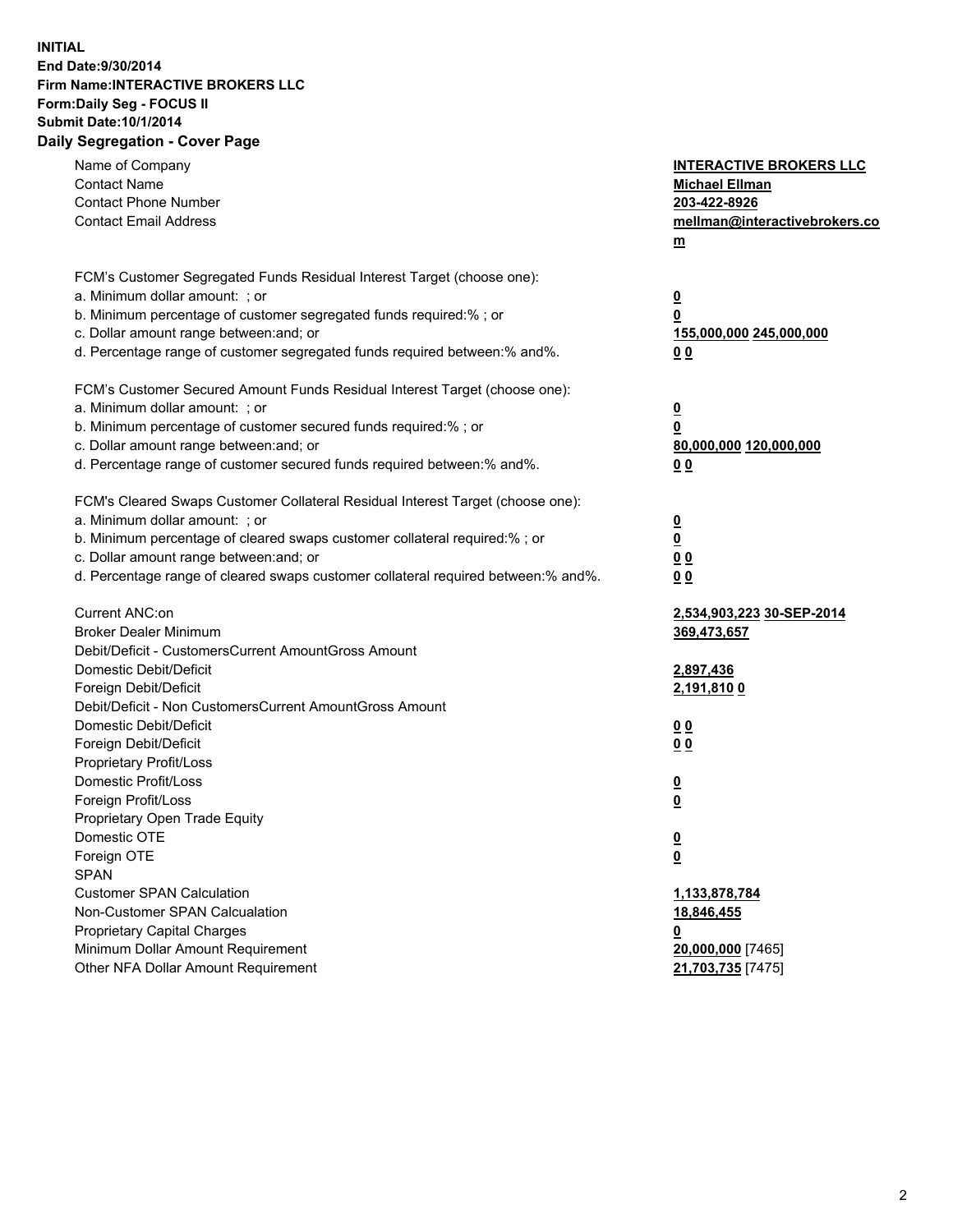## **INITIAL End Date:9/30/2014 Firm Name:INTERACTIVE BROKERS LLC Form:Daily Seg - FOCUS II Submit Date:10/1/2014 Daily Segregation - Secured Amounts**

|     | Foreign Futures and Foreign Options Secured Amounts                                                |                                                 |
|-----|----------------------------------------------------------------------------------------------------|-------------------------------------------------|
|     | Amount required to be set aside pursuant to law, rule or regulation of a foreign                   | $0$ [7305]                                      |
|     | government or a rule of a self-regulatory organization authorized thereunder                       |                                                 |
| 1.  | Net ledger balance - Foreign Futures and Foreign Option Trading - All Customers                    |                                                 |
|     | A. Cash                                                                                            | 310,876,679 [7315]                              |
|     | B. Securities (at market)                                                                          | $0$ [7317]                                      |
| 2.  | Net unrealized profit (loss) in open futures contracts traded on a foreign board of trade          | 5,441,044 [7325]                                |
| 3.  | Exchange traded options                                                                            |                                                 |
|     | a. Market value of open option contracts purchased on a foreign board of trade                     | 75,036 [7335]                                   |
|     | b. Market value of open contracts granted (sold) on a foreign board of trade                       | -212,807 [7337]                                 |
| 4.  | Net equity (deficit) (add lines 1.2. and 3.)                                                       | 316,179,952 [7345]                              |
| 5.  | Account liquidating to a deficit and account with a debit balances - gross amount                  | 2,191,810 [7351]                                |
|     | Less: amount offset by customer owned securities                                                   | 0 [7352] 2,191,810 [7354]                       |
| 6.  | Amount required to be set aside as the secured amount - Net Liquidating Equity                     | 318,371,762 [7355]                              |
|     | Method (add lines 4 and 5)                                                                         |                                                 |
| 7.  | Greater of amount required to be set aside pursuant to foreign jurisdiction (above) or line        | 318, 371, 762 [7360]                            |
|     | 6.                                                                                                 |                                                 |
|     | FUNDS DEPOSITED IN SEPARATE REGULATION 30.7 ACCOUNTS                                               |                                                 |
| 1.  | Cash in banks                                                                                      |                                                 |
|     | A. Banks located in the United States                                                              | 344,352,092 [7500]                              |
|     | B. Other banks qualified under Regulation 30.7                                                     | 0 [7520] 344,352,092 [7530]                     |
| 2.  | Securities                                                                                         |                                                 |
|     | A. In safekeeping with banks located in the United States                                          | $Q$ [7540]                                      |
|     | B. In safekeeping with other banks qualified under Regulation 30.7                                 | 0 [7560] 0 [7570]                               |
| 3.  | Equities with registered futures commission merchants                                              |                                                 |
|     | A. Cash                                                                                            | $0$ [7580]                                      |
|     | <b>B.</b> Securities                                                                               | $0$ [7590]                                      |
|     | C. Unrealized gain (loss) on open futures contracts                                                | $0$ [7600]                                      |
|     | D. Value of long option contracts                                                                  | $0$ [7610]                                      |
|     | E. Value of short option contracts                                                                 | 0 [7615] 0 [7620]                               |
| 4.  | Amounts held by clearing organizations of foreign boards of trade                                  |                                                 |
|     | A. Cash                                                                                            | $0$ [7640]                                      |
|     | <b>B.</b> Securities                                                                               | $0$ [7650]                                      |
|     | C. Amount due to (from) clearing organization - daily variation                                    | $0$ [7660]                                      |
|     | D. Value of long option contracts                                                                  | $0$ [7670]                                      |
|     | E. Value of short option contracts                                                                 | 0 [7675] 0 [7680]                               |
| 5.  | Amounts held by members of foreign boards of trade                                                 |                                                 |
|     | A. Cash                                                                                            | 66,100,886 [7700]                               |
|     | <b>B.</b> Securities                                                                               | $0$ [7710]                                      |
|     | C. Unrealized gain (loss) on open futures contracts                                                | 5,827,992 [7720]                                |
|     | D. Value of long option contracts                                                                  | 75,037 [7730]                                   |
|     | E. Value of short option contracts                                                                 | <u>-212,808</u> [7735] <u>71,791,107</u> [7740] |
| 6.  | Amounts with other depositories designated by a foreign board of trade                             | $0$ [7760]                                      |
| 7.  | Segregated funds on hand                                                                           | $0$ [7765]                                      |
| 8.  | Total funds in separate section 30.7 accounts                                                      | 416,143,199 [7770]                              |
| 9.  | Excess (deficiency) Set Aside for Secured Amount (subtract line 7 Secured Statement                |                                                 |
|     |                                                                                                    | 97,771,437 [7380]                               |
| 10. | Page 1 from Line 8)<br>Management Target Amount for Excess funds in separate section 30.7 accounts |                                                 |
| 11. |                                                                                                    | 80,000,000 [7780]                               |
|     | Excess (deficiency) funds in separate 30.7 accounts over (under) Management Target                 | 17,771,437 [7785]                               |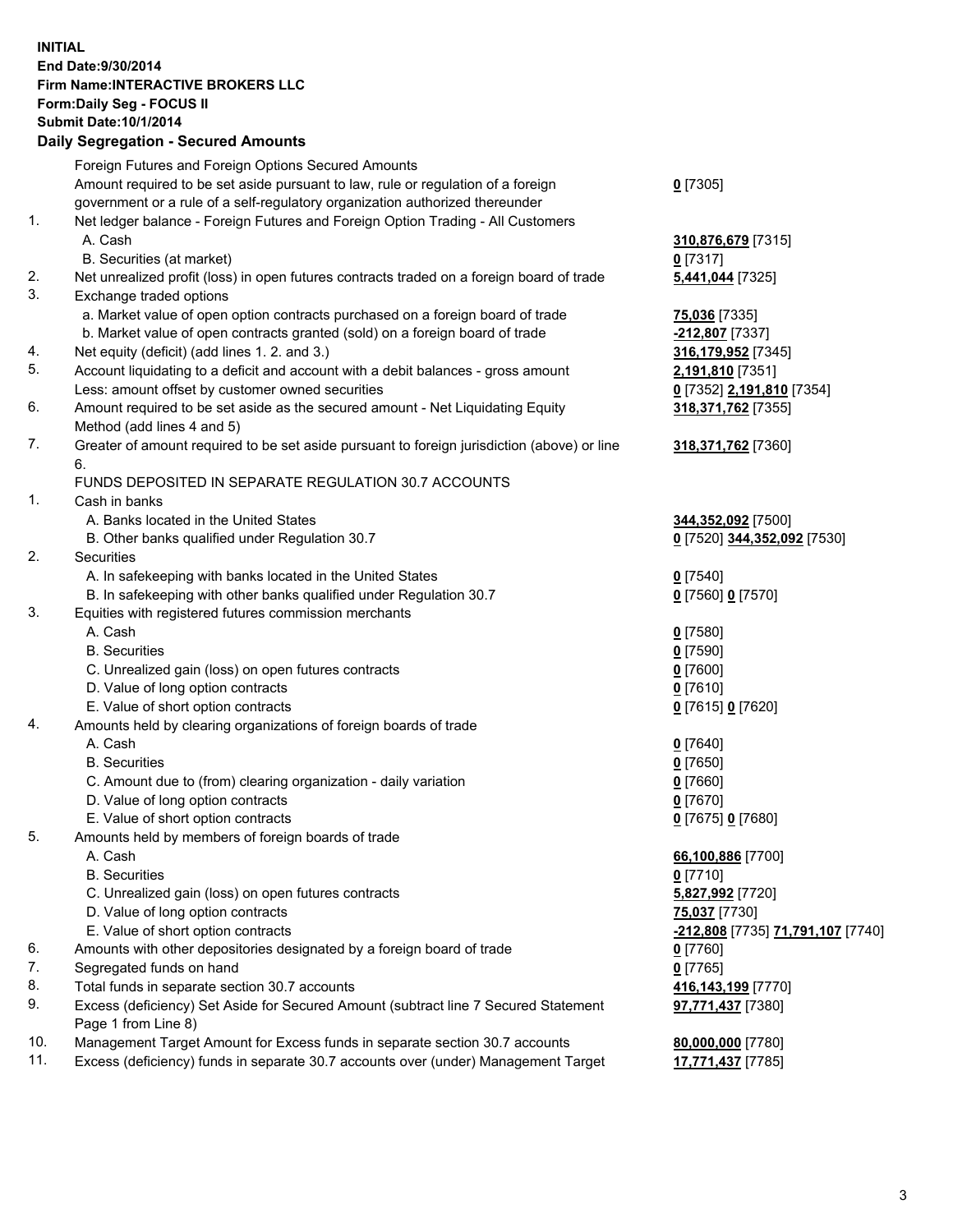**INITIAL End Date:9/30/2014 Firm Name:INTERACTIVE BROKERS LLC Form:Daily Seg - FOCUS II Submit Date:10/1/2014 Daily Segregation - Segregation Statement** SEGREGATION REQUIREMENTS(Section 4d(2) of the CEAct) 1. Net ledger balance A. Cash **2,391,791,256** [7010] B. Securities (at market) **0** [7020] 2. Net unrealized profit (loss) in open futures contracts traded on a contract market **11,676,100** [7030] 3. Exchange traded options A. Add market value of open option contracts purchased on a contract market **140,429,439** [7032] B. Deduct market value of open option contracts granted (sold) on a contract market **-197,621,460** [7033] 4. Net equity (deficit) (add lines 1, 2 and 3) **2,346,275,335** [7040] 5. Accounts liquidating to a deficit and accounts with debit balances - gross amount **2,897,436** [7045] Less: amount offset by customer securities **0** [7047] **2,897,436** [7050] 6. Amount required to be segregated (add lines 4 and 5) **2,349,172,771** [7060] FUNDS IN SEGREGATED ACCOUNTS 7. Deposited in segregated funds bank accounts A. Cash **399,907,965** [7070] B. Securities representing investments of customers' funds (at market) **1,107,079,098** [7080] C. Securities held for particular customers or option customers in lieu of cash (at market) **0** [7090] 8. Margins on deposit with derivatives clearing organizations of contract markets A. Cash **10,497,722** [7100] B. Securities representing investments of customers' funds (at market) **113,515,412** [7110] C. Securities held for particular customers or option customers in lieu of cash (at market) **0** [7120] 9. Net settlement from (to) derivatives clearing organizations of contract markets **-174,951** [7130] 10. Exchange traded options A. Value of open long option contracts **1,962,651** [7132] B. Value of open short option contracts **-4,730,708** [7133] 11. Net equities with other FCMs A. Net liquidating equity **-22,575,155** [7140] B. Securities representing investments of customers' funds (at market) **959,949,592** [7160] C. Securities held for particular customers or option customers in lieu of cash (at market) **0** [7170] 12. Segregated funds on hand **0** [7150] 13. Total amount in segregation (add lines 7 through 12) **2,565,431,626** [7180] 14. Excess (deficiency) funds in segregation (subtract line 6 from line 13) **216,258,855** [7190] 15. Management Target Amount for Excess funds in segregation **155,000,000** [7194]

16. Excess (deficiency) funds in segregation over (under) Management Target Amount Excess

**61,258,855** [7198]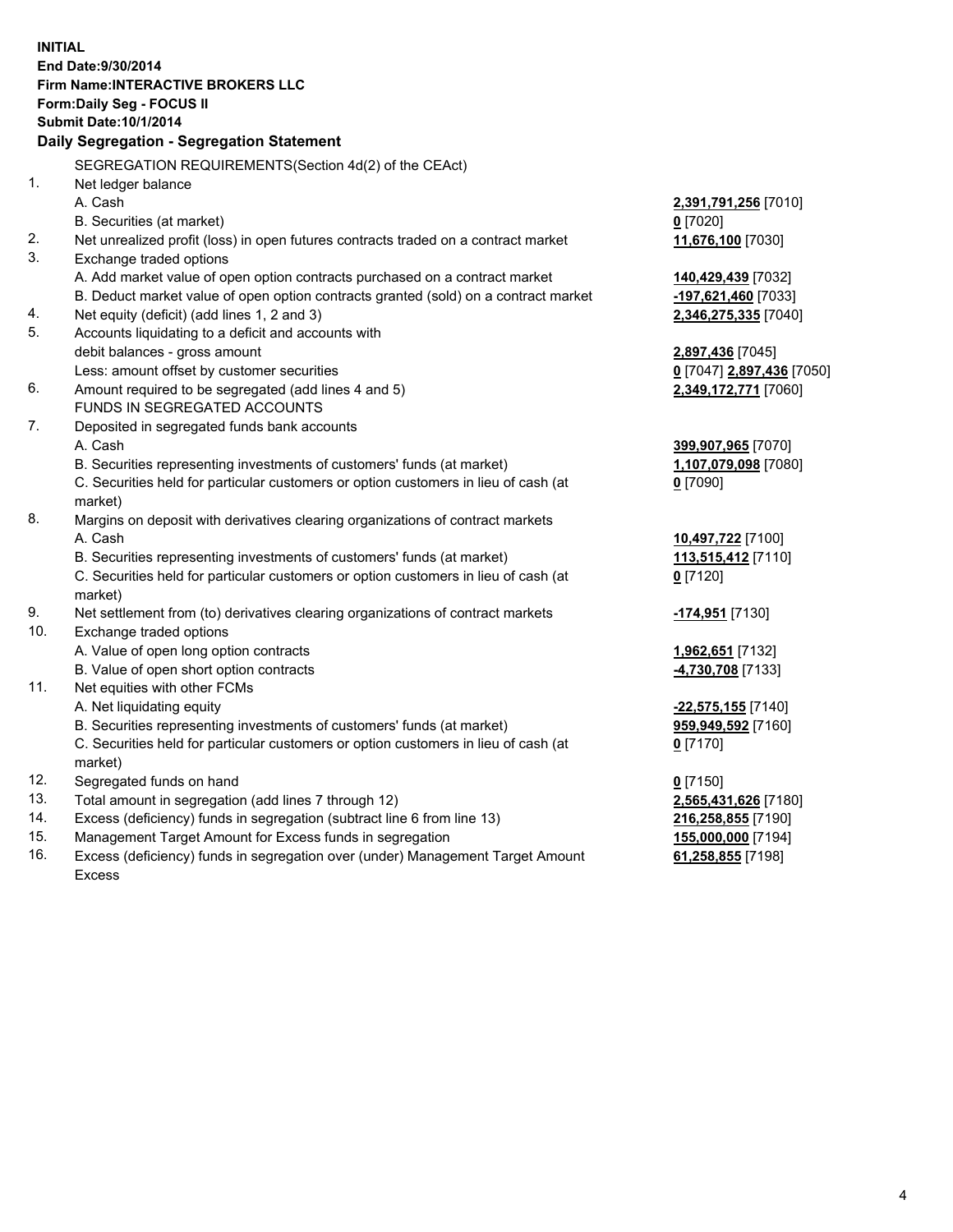## **INITIAL End Date:9/30/2014 Firm Name:INTERACTIVE BROKERS LLC Form:Daily Seg - FOCUS II Submit Date:10/1/2014 Daily Segregation - Supplemental**

| $\blacksquare$           | Total gross margin deficiencies - Segregated Funds Origin                              | 685,860 [9100] |
|--------------------------|----------------------------------------------------------------------------------------|----------------|
| $\sim$                   | Total gross margin deficiencies - Secured Funds Origin                                 | 45,173 [9101]  |
| $\blacksquare$           | Total gross margin deficiencies - Cleared Swaps Customer Collateral Funds Origin       | $0$ [9102]     |
| $\blacksquare$           | Total gross margin deficiencies - Noncustomer and Proprietary Accounts Origin          | $0$ [9103]     |
| $\blacksquare$           | Total number of accounts contributing to total gross margin deficiencies - Segregated  | 17 [9104]      |
|                          | Funds Origin                                                                           |                |
| $\blacksquare$           | Total number of accounts contributing to total gross margin deficiencies - Secured     | 2 [9105]       |
|                          | <b>Funds Origin</b>                                                                    |                |
| $\blacksquare$           | Total number of accounts contributing to the total gross margin deficiencies - Cleared | $0$ [9106]     |
|                          | Swaps Customer Collateral Funds Origin                                                 |                |
| $\overline{\phantom{a}}$ | Total number of accounts contributing to the total gross margin deficiencies -         | $0$ [9107]     |
|                          | Noncustomer and Proprietary Accounts Origin                                            |                |
| $\overline{\phantom{a}}$ | Upload a copy of the firm's daily margin report the FCM uses to issue margin calls     |                |
|                          | which corresponds with the reporting date.                                             |                |

09.30.2014 Commodity Margin Deficiency Report.xls